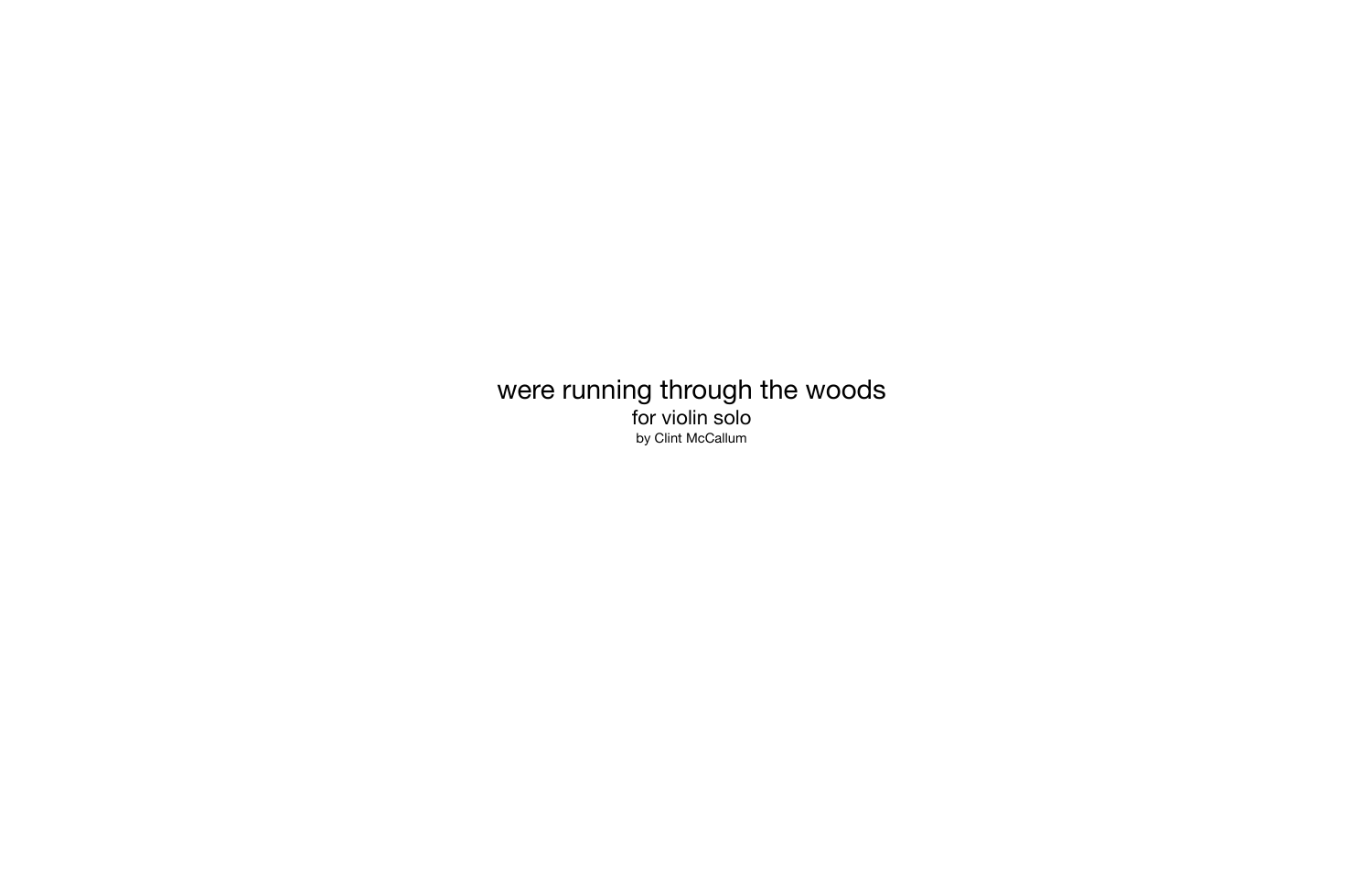## **Performance Notes:**

The material of were running through the woods (not totally sold on the title) is derived from transcriptions I made of women screaming in some of my favorite horror movies. I explored a spectrum of literalness from untouched transcriptions to screams that were chopped up, stretched, transposed, reversed, and violinified. The overall form of the piece is supposed to mirror the structure of one single scream (onset-sustain-break-descend-run out of breath). The microtones are to be interpreted as a more ambiguous "inbetweeness" rather than strict quarter tones. The doubled up and down bow markings indicate over-pressure, the amount of grainy distortion of which is up to the sensibilities of the performer as long as the piece remains a *bow-shreder*!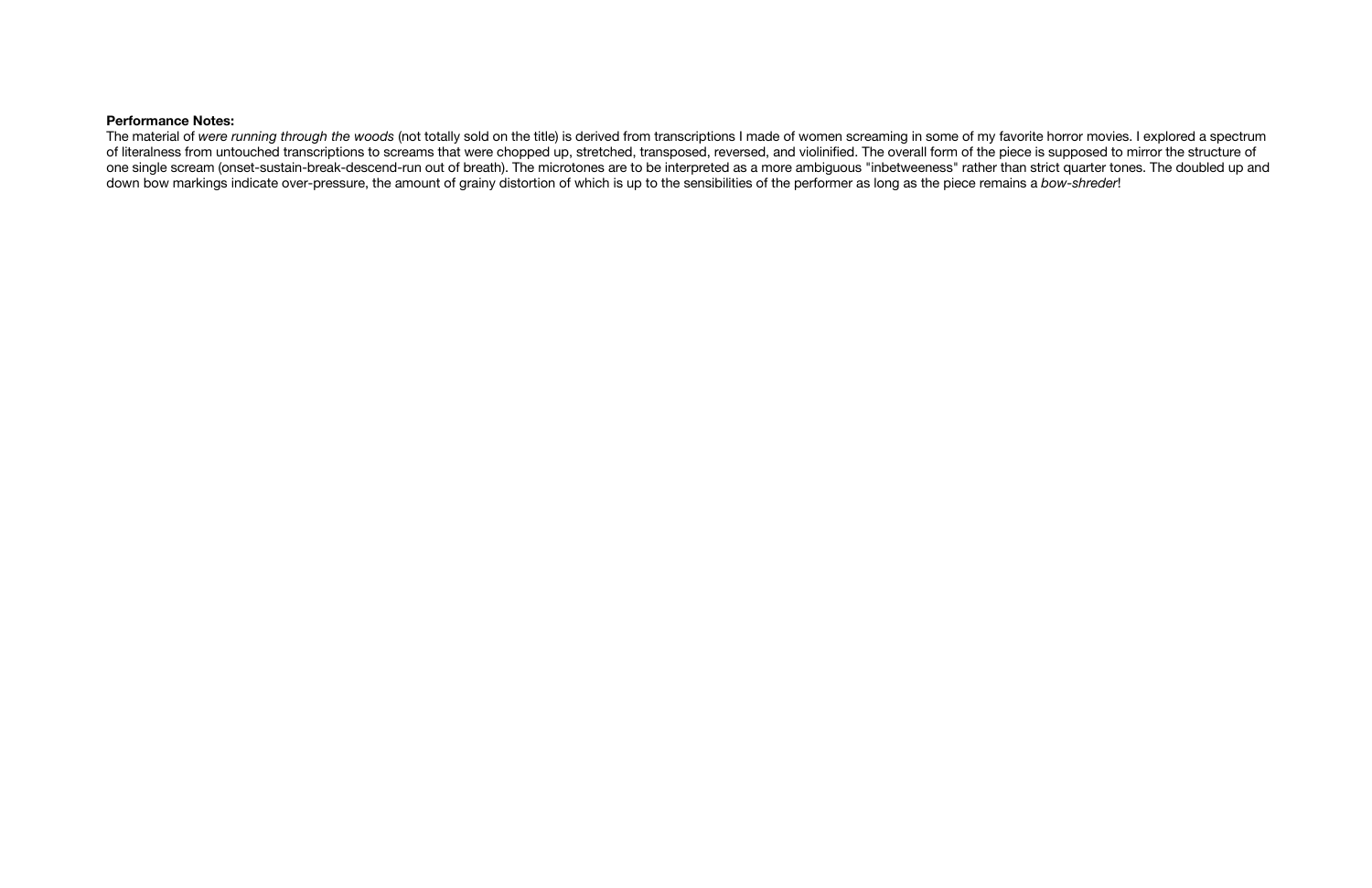

**Clint McCallum**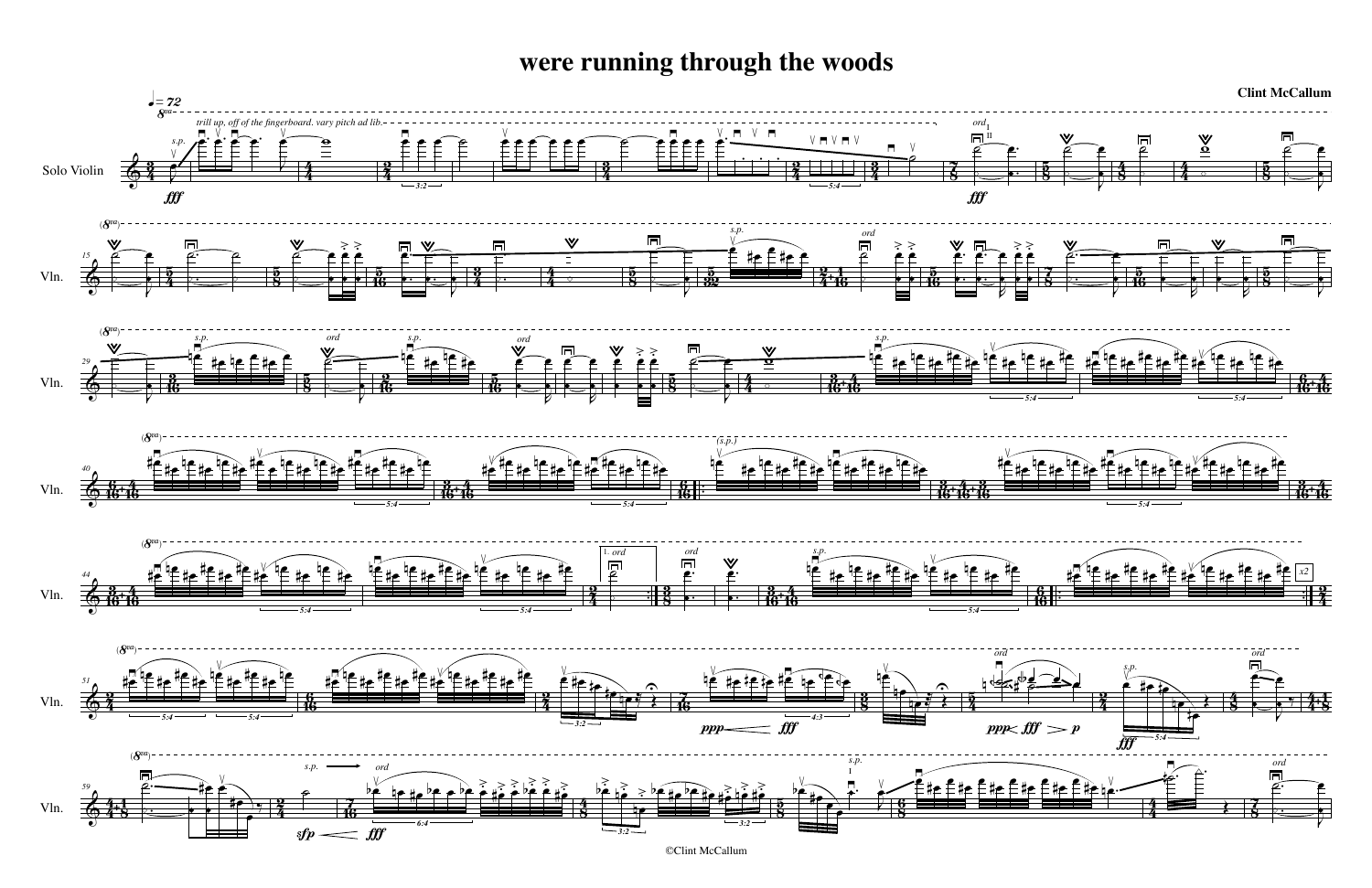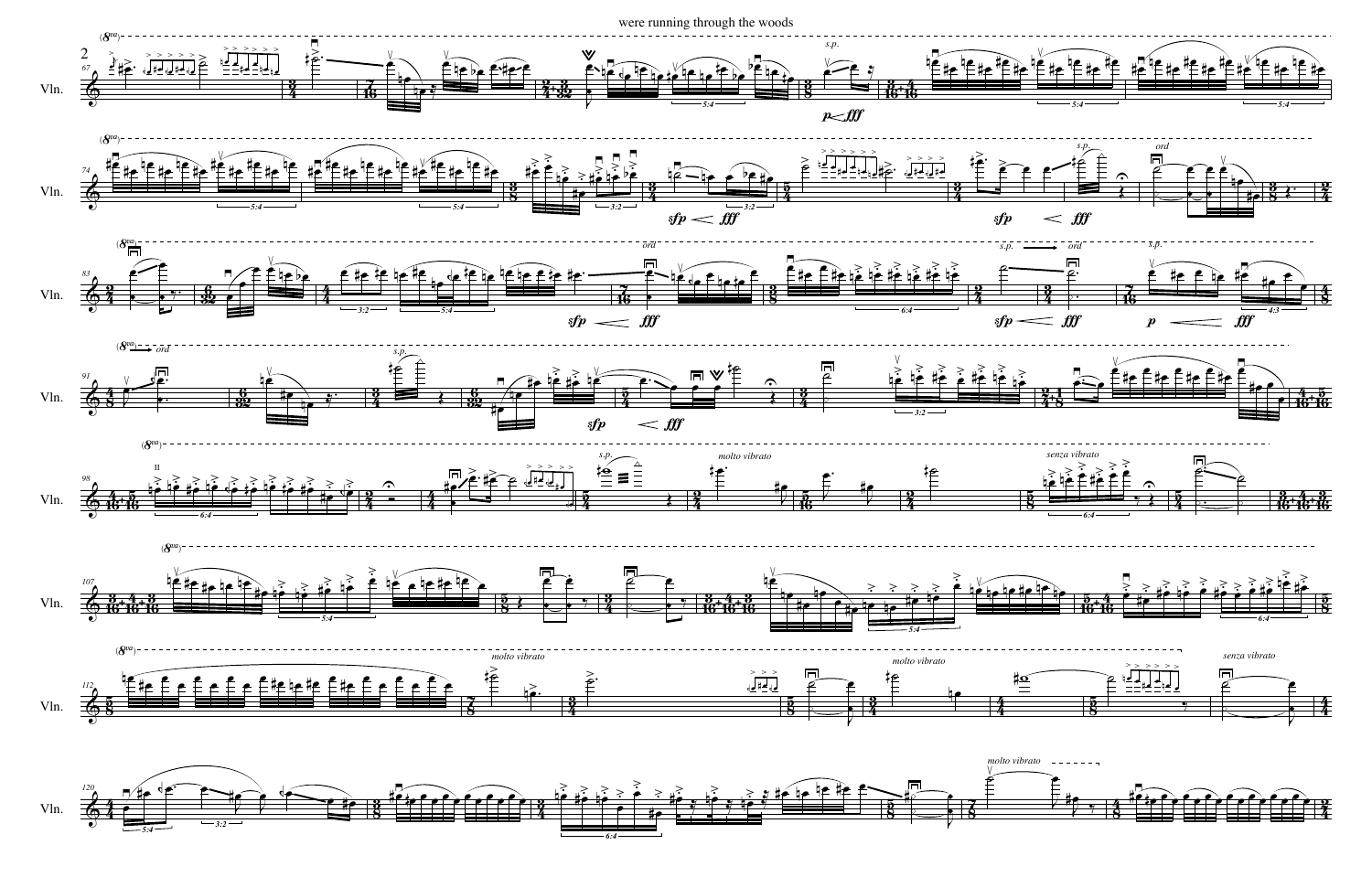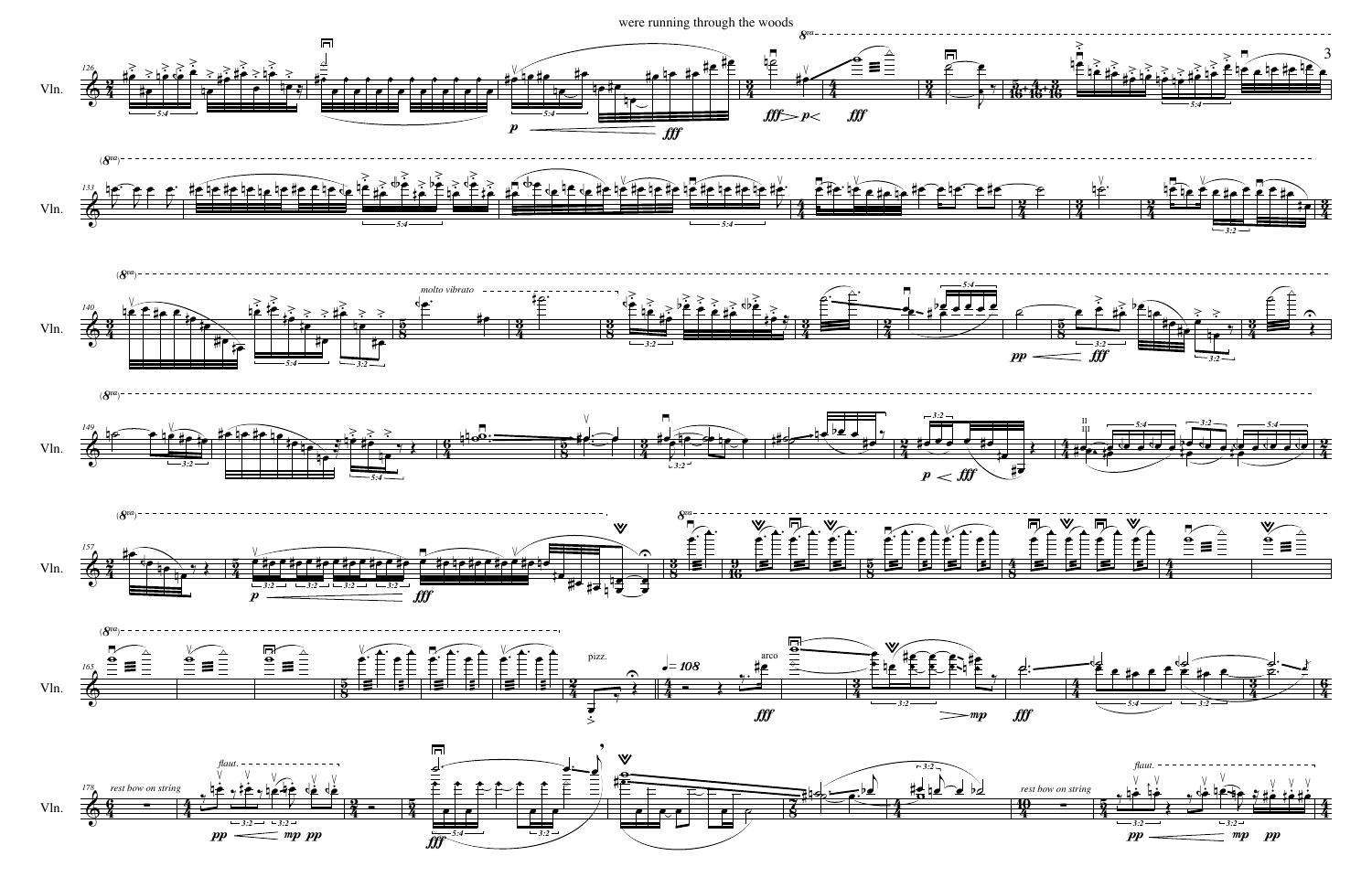











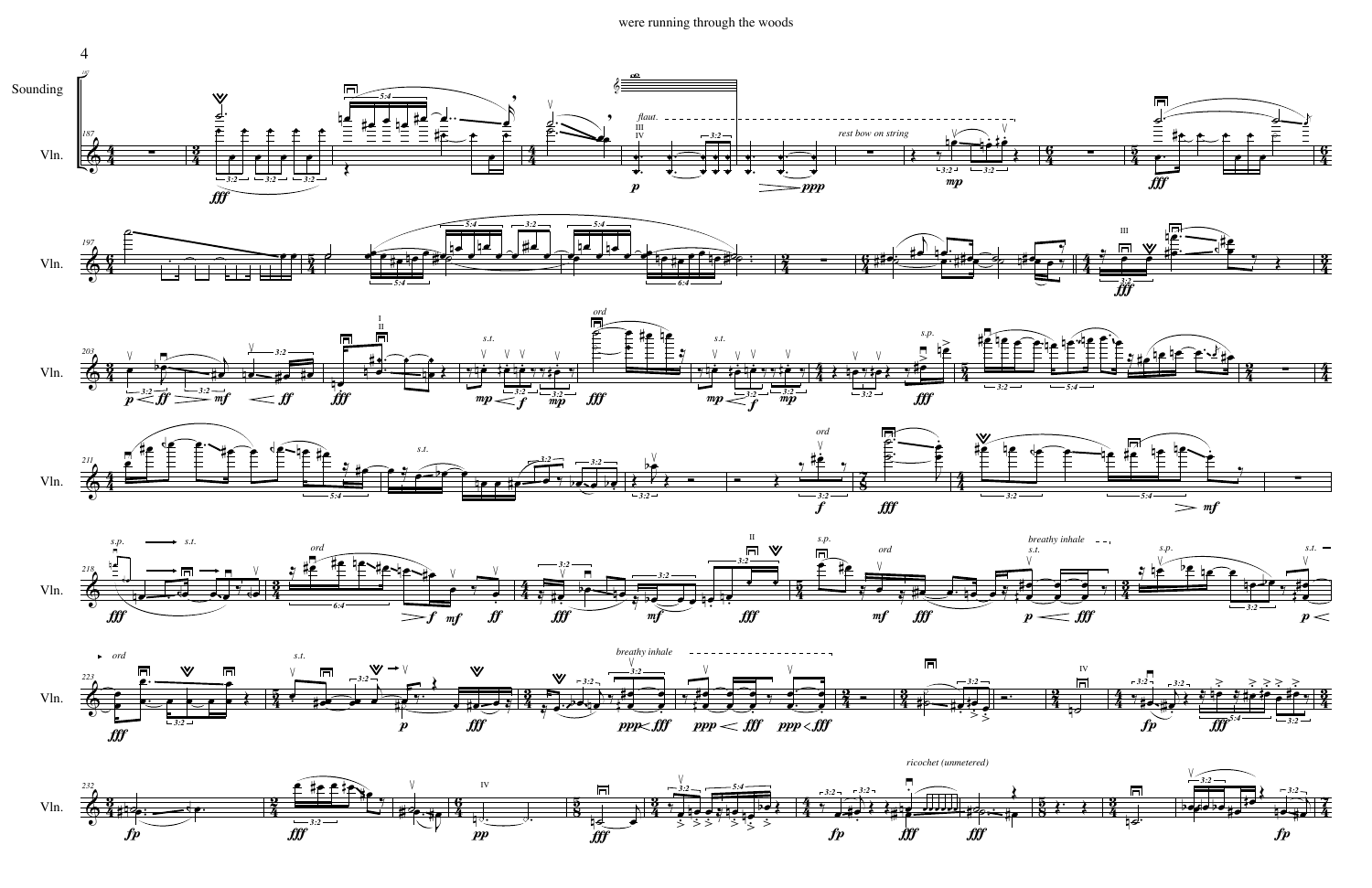











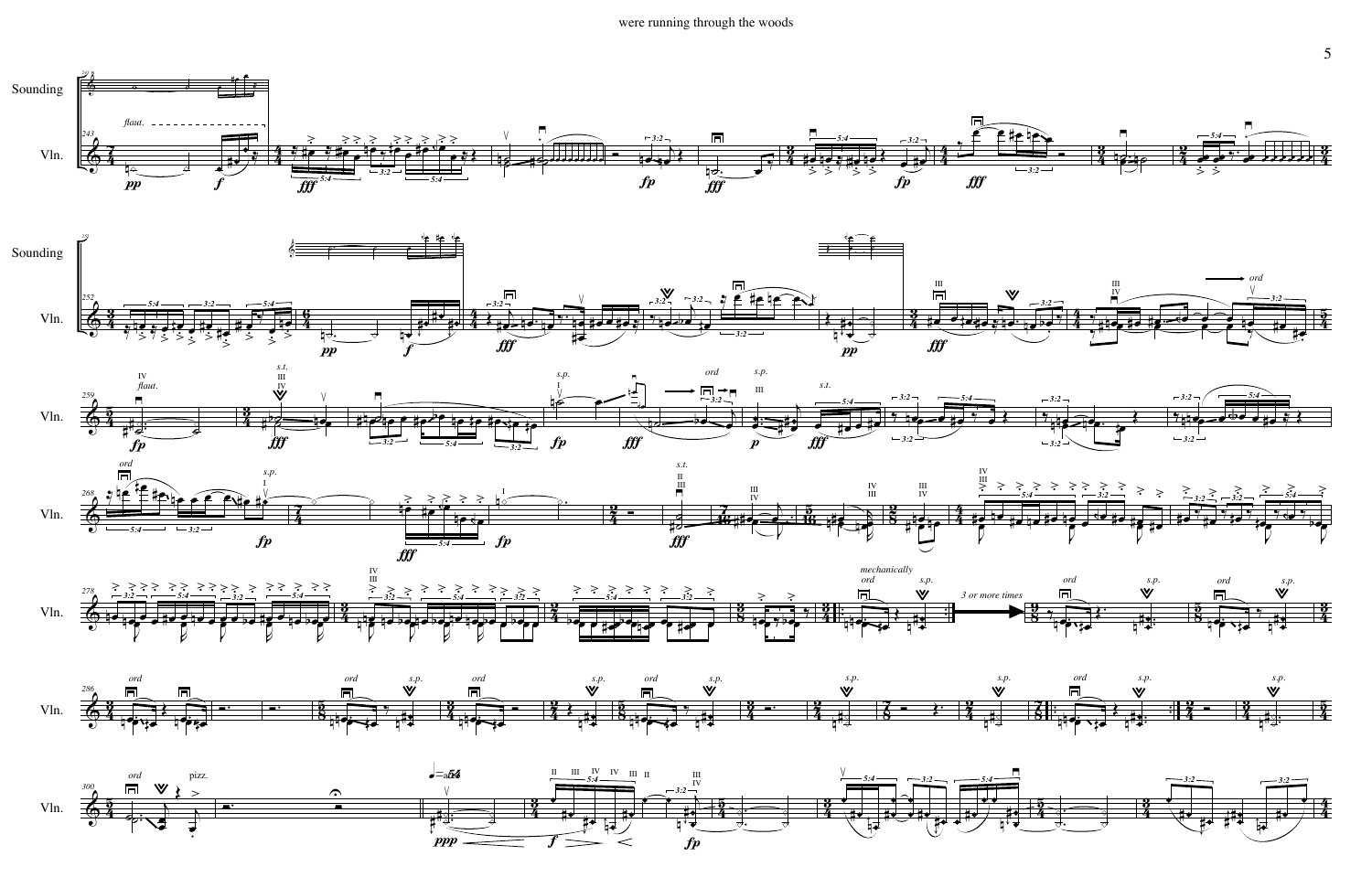